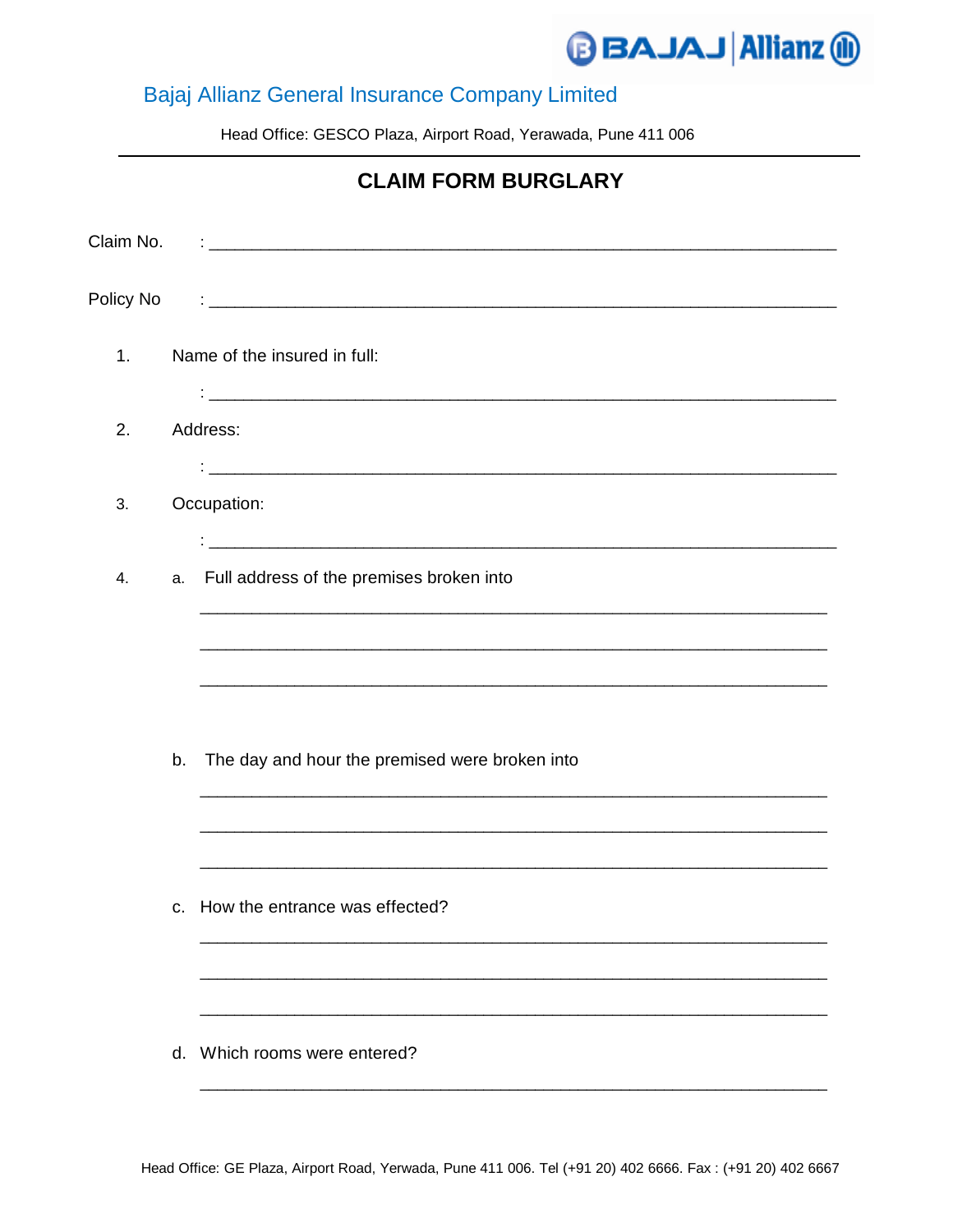

## Bajaj Allianz General Insurance Company Limited

Head Office: GESCO Plaza, Airport Road, Yerawada, Pune 411 006

| 5. | a. | Whether the premises were inhabited at the time of the burglary?                             |  |  |
|----|----|----------------------------------------------------------------------------------------------|--|--|
|    | b. | If not, for what periods have they been uninhabited since the last premium was<br>due?       |  |  |
| 6. |    | When did you inform the police authorities of the theft and at which station?                |  |  |
|    |    |                                                                                              |  |  |
| 7. |    | Whether you are the sole owner of the property stolen?                                       |  |  |
| 8. |    | State the estimated value of the total contents of the premises at the time of the Burglary. |  |  |
| 9. |    | For what sum you insure the contents against Fire and with which company?                    |  |  |